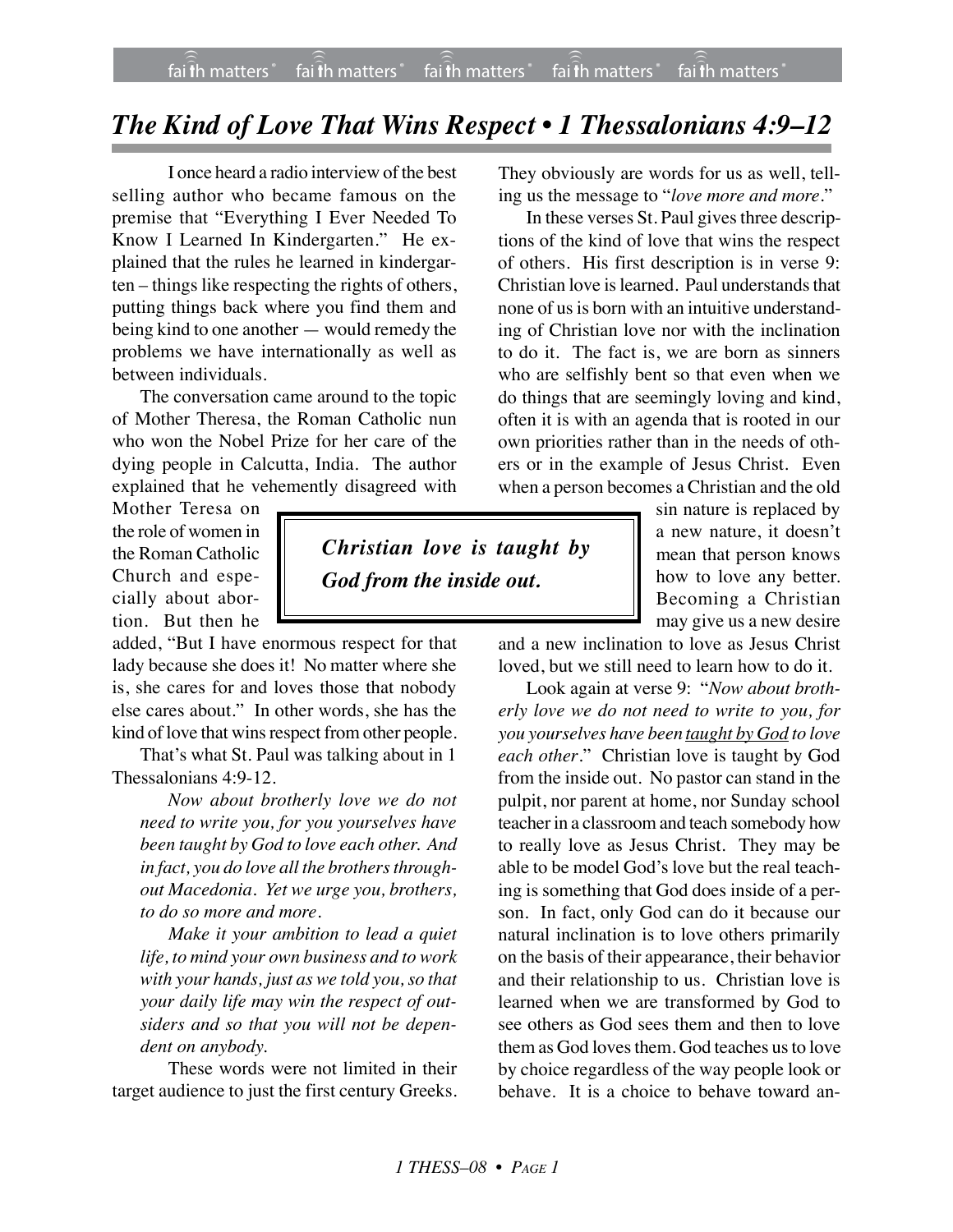other person in a way that is in that person's best interest.

We need to be learners! If we are going to be like Jesus Christ in loving one another and then in loving those who are not Christians, then we need to learn how to do it. I obviously cannot speak for you, but I can tell you about me. In all honesty, I really want to be a lover like Jesus Christ. I have a very deep desire to love as he does, but I often don't know how. There are times when I really try to love other people but instead end up hurting them. There are times when I seek to speak words of kindness and they come out wrong and are completely misunderstood. I struggle with dilemmas where every choice seems to be wrong.

I'm not smart enough or good enough to love like Jesus, so I need God to teach me. It's the only way. I need to go to the schoolhouse of God's love every morning like a first grader and sit there and listen. I need God to stand in front of me and explain to me that this is the way to love today. And then from that classroom experience I go back out on the playground and back home and live out what I have been taught because I never could have figured it out myself. Sometimes I discover that the lessons that I was taught yesterday are lessons that somehow don't quite fit today. And so I need to go back to school, not just five days of the week, but all seven, holidays included, every day being taught by God what it is like to love as Jesus loves. Every day I must learn because Christian love is learned from God on the inside before it ever gets done on the outside.

Who are the recipients of this love that you and I are to learn from God? The Greek word used in verse 9 is *philadelphia* which means "brotherly love." In secular Greek this word is always used to refer to the affectionate relationship between two birth-brothers. It is St. Paul who christens the word with a Christian meaning, using it to refer to the love that Christians are to have for one another. The lessons that God is teaching us on the inside are then to be primarily, although not exclusively, lived on the outside with those who are fellow Christians. Sometimes we don't do it that way. Sometimes we don't treat other Christians with love.

Someone told me a bit of Canadian history that was quite unknown to me, a story about the Battle of Quebec. The British were seeking to take the city back from the French and on the eve of the battle the British general gave instructions for some target practice in preparation. He pointed to the statutes of saints around the top of the cathedral of the fortified city of Quebec. Just before dark the cannons were aimed and the statutes were blasted off the cathedral. The next day they readied themselves for the battle, only to discover that they had used all their ammunition the night before, shooting the saints. As a result, if you visited Quebec, you will notice it is still a Frenchspeaking city!

May that never be true of us! Let us not shoot one another. Let's love the saints and save our shots for the enemy. We are to have brotherly love for our fellow-Christians.

The second description of the kind of love that wins respect is in verse 10. It is the little two-letter English word "do" and it appears twice in this verse: *"And in fact, you do love all the brothers throughout Macedonia. Yet we urge you, brothers, to do so more and more."* It tells us that love, Christian love, is primarily something that is done. Christian love is far more than something that we feel. In fact, there may be persons that we don't feel much like loving, maybe don't even particularly like, and yet we are to "do love" to them.

In some ways this is harder and in some ways easier. It's easier to control our behavior than our feelings. We can choose to be kind, to act in the best interests of another. But it is harder when the person we are trying to be kind to is unkind, or when the person to whom we are generous takes advantage of us or the one to whom we are gracious is mean. The Chris-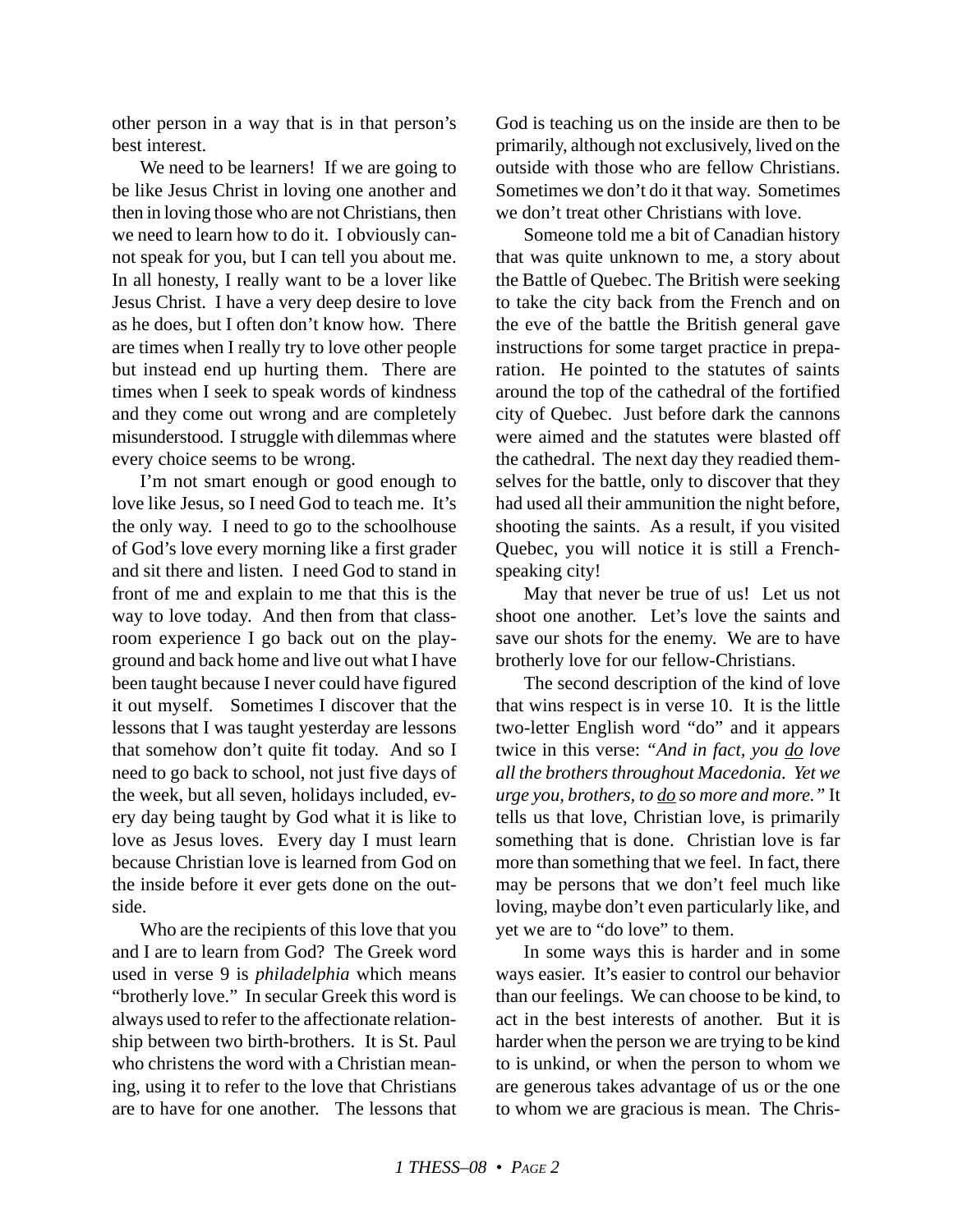tian love that is portrayed in the New Testament is love that is shown toward others whether we have emotional affection for them or not, love that is independent of the person's appearance, behavior or relationship with us.

That is precisely what Jesus did. He healed people who never said thanks. He took Judas into his inner circle of disciples, knowing in advance that Judas would betray him; yet he loved him nonetheless. Jesus died on the cross for the people who hammered the nails into his hands and feet and put him up there to die. Jesus "did love" and love is what God teaches us to do.

Are you doing love? Many of you are, I know. But St. Paul's message to the Thessalonians applies to us as well. He commended them for their love and urged them to keep on doing it "more and more" because Christian love is doing.

The third description of the kind of love that wins respect is in verses 11 and 12 of 1 Thessalonians 4. To understand it, we need some background. The people in Thessalonica had only partial teaching concerning the second coming of Jesus Christ. They thought it was going to happen right away. Some of the Thessalonians got so caught up in this teaching that they quit their jobs and, when the predicted dates passed, they came up with some later date. The people who were not working but just sitting around waiting for Jesus' return became dependent on other Christians. They failed in their basic Christian responsibility to work and support their families and to win respect for

*Make it your ambition to lead a quiet life, to mind your own business and to work with your hands, just as we told you, so that your daily life may win the respect of outsiders and so that you will not be dependent on anybody* (1 Thessalonians 4:11-12).

This is a powerful truth for us today! The Bible is here telling us that the kind of lives we live – especially at our jobs — are really our preparation for the return of Jesus Christ. We are to have jobs, and our behavior in our employment is to be an outworking of what Christian love is all about. In other words, God calls us to live simple, straightforward lives of hard work, honest relationships, personal integrity and quiet consistent love. It is in these activities that we best love God and one another.

I conclude with two stories. Story number one comes from the early days of New England. In that generation many thought that the end of the world was soon to take place and the return of Jesus Christ was about to happen. A man named Paterson Smyth wrote of "a day during one of those times of excited expectancy of the end of the world when a sudden darkness at noon interrupted the session of the (legislative) Assembly. Some cried fearfully, 'It is the coming of Christ: it is the end of the world.' But the old President ordered lights to be produced: 'Bring in candles,' he said, 'and get on with your work. If the Lord is coming, how better can He find us than quietly doing our duty?'"1

The point of this story is simple. The best way to love others and the best way to live for Jesus Christ is to live love — and our work,

Christ in their work and business dealings. Throughout history this sort of thing has happened, dates for the second coming of Jesus are

predicted and people quit their jobs and gather to wait for his return.

It was in this situation that St. Paul wrote these words:

*Everything we say and do should make those around us think of Jesus.*

what we do on an ongoing basis, is high on the list of the ways love is lived!

The second

story is a lot more recent. The way I heard it, the pastor of a church started having children's sermons each Sunday morning as part of the worship service as a way to better interest the